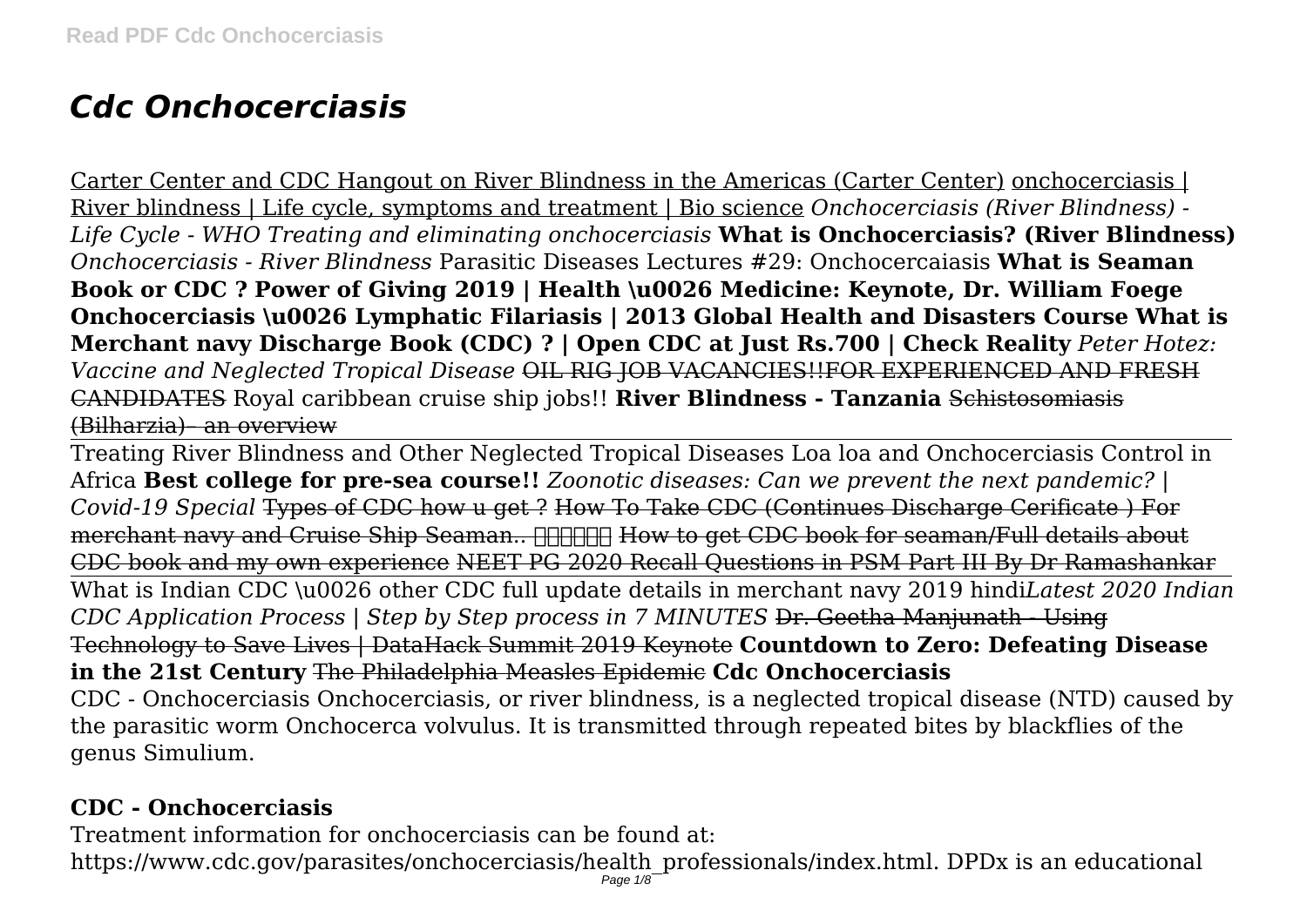resource designed for health professionals and laboratory scientists. For an overview including prevention, control, and treatment visit www.cdc.gov/parasites/.

#### **CDC - DPDx - Onchocerciasis**

Onchocerciasis, also known as river blindness, is a disease caused by infection with the parasitic worm Onchocerca volvulus. Symptoms include severe itching, bumps under the skin, and blindness. It is the second-most common cause of blindness due to infection, after trachoma. The parasite worm is spread by the bites of a black fly of the Simulium type. Usually, many bites are required before infection occurs. These flies live near rivers, hence the common name of the disease. Once inside a perso

#### **Onchocerciasis - Wikipedia**

Key facts Onchocerciasis, commonly known as "river blindness", is caused by the parasitic worm Onchocerca volvulus. It is transmitted to humans through exposure to repeated bites of infected blackflies of the genus Simulium Symptoms include severe itching, disfiguring skin conditions, and visual ...

#### **Onchocerciasis - World Health Organization**

Onchocerciasis is the world's second leading infectious cause of blindness. In the 1970s, blindness affected up to 50% of adults in some regions in West Africa, and people abandoned the fertile river valleys in fear of contracting the disease. Poverty and famine increased.

#### **WHO | Signs, symptoms and treatment of onchocerciasis**

Onchocerciasis occurs mainly in tropical areas. More than 99% of infected people live in 31 countries in sub-Saharan Africa. These are: Angola, Benin, Burkina Faso, Burundi, Cameroon, Central African Republic, Chad, Republic of Congo, Côte d'Ivoire, Democratic Republic of the Congo, Equatorial Guinea, Ethiopia, Gabon, Ghana, Guinea, Guinea-Bissau, Kenya, Liberia, Malawi, Mali, Mozambique, Niger, Nigeria, Rwanda, Senegal, Sierra Leone, South Sudan, Sudan, Togo, Uganda, United Republic of ...

# **WHO | Epidemiology**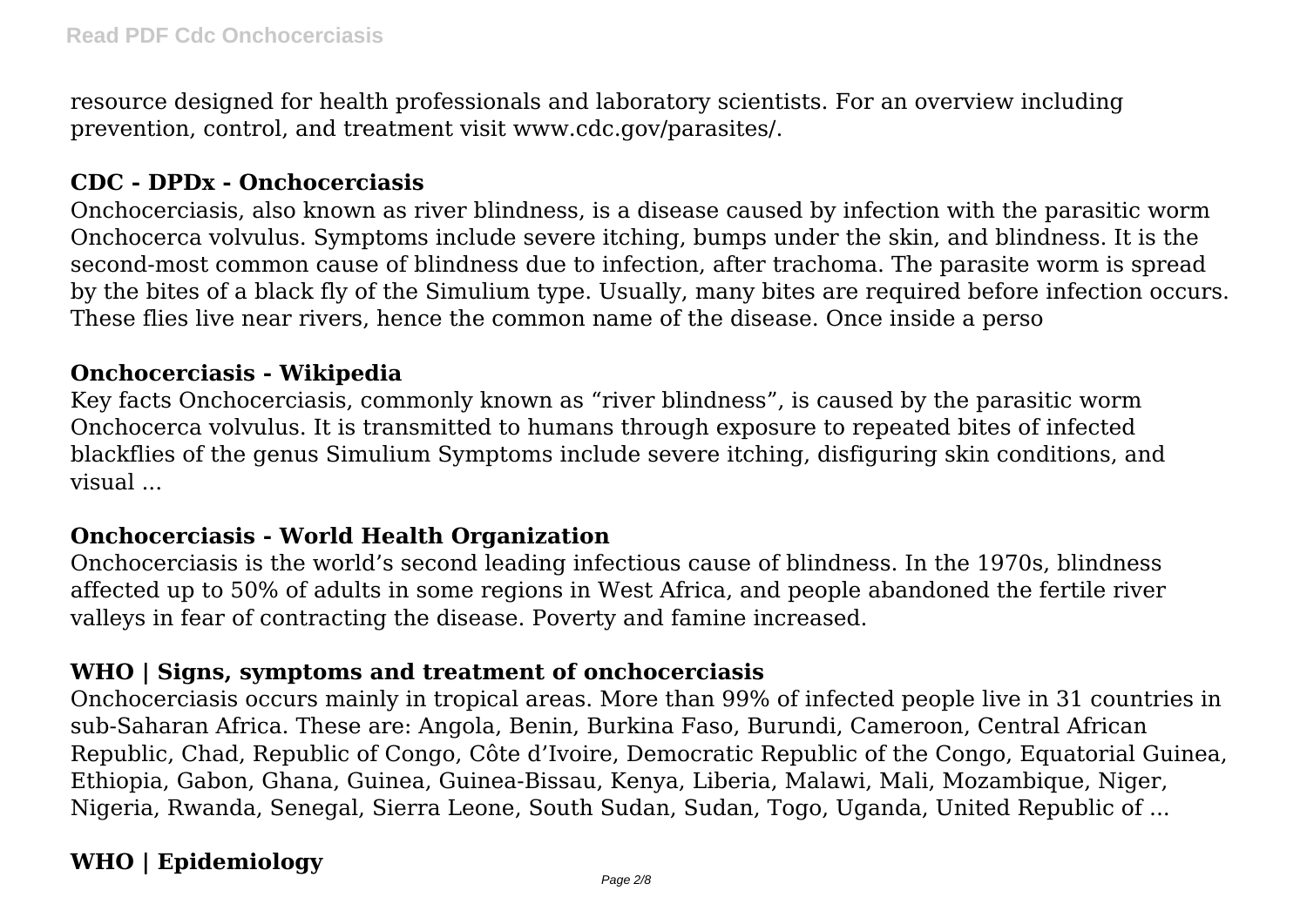Onchocerciasis Elimination Programme for the Americas (OEPA) OEPA is a regional partnership which was launched in 1992. Its goal (under the Pan American Health Organization [PAHO] Directing Council resolutions CD48.R12 and CD49.R19) is to interrupt onchocerciasis transmission in the Region of the Americas by 2015.

#### **WHO | Prevention, control and elimination of onchocerciasis**

Between 1974 and 2002, onchocerciasis was brought under control in West Africa through the work of the Onchocerciasis Control Programme (OCP), using mainly the spray of insecticides against black-fly larvae (vector control) by helicopters and airplanes. This was supplemented by large-scale distribution of ivermectin since 1989.

#### **WHO | Geographical distribution of onchocerciasis**

This test is available from the CDC. It is important to obtain a definitive diagnosis so that appropriate treatment can be started (see treatment section below). Onchocerciasis is a type of filariasis that does not respond well to some other drugs used to treat other similar filarial diseases. Diethylcarbamazine, a commonly used drug that is a derivative of piperazine, actually has been linked to severe and sometimes fatal patient reactions when used to treat onchocerciasis.

# **Onchocerciasis (River Blindness) Treatment, Symptoms ...**

Onchocerciasis is a rare tropical parasitic disease transmitted by a black fly. Infection by the parasite can cause eye and skin problems. In humans, the parasitic worms live under the skin (subcutaneous nodules) and produce larvae (microfilariae). The larvae are found throughout the body, but especially in the skin and eyes. R

# **Onchocerciasis | Genetic and Rare Diseases Information ...**

Onchocerciasis, also known as river blindness, is a disease that affects the skin and eyes. It's caused by the worm Onchocerca volvulus. Onchocerca volvulus is a parasite. It's spread to humans and...

#### **Onchocerciasis (River Blindness): Symptoms, Causes, and More** Page 3/8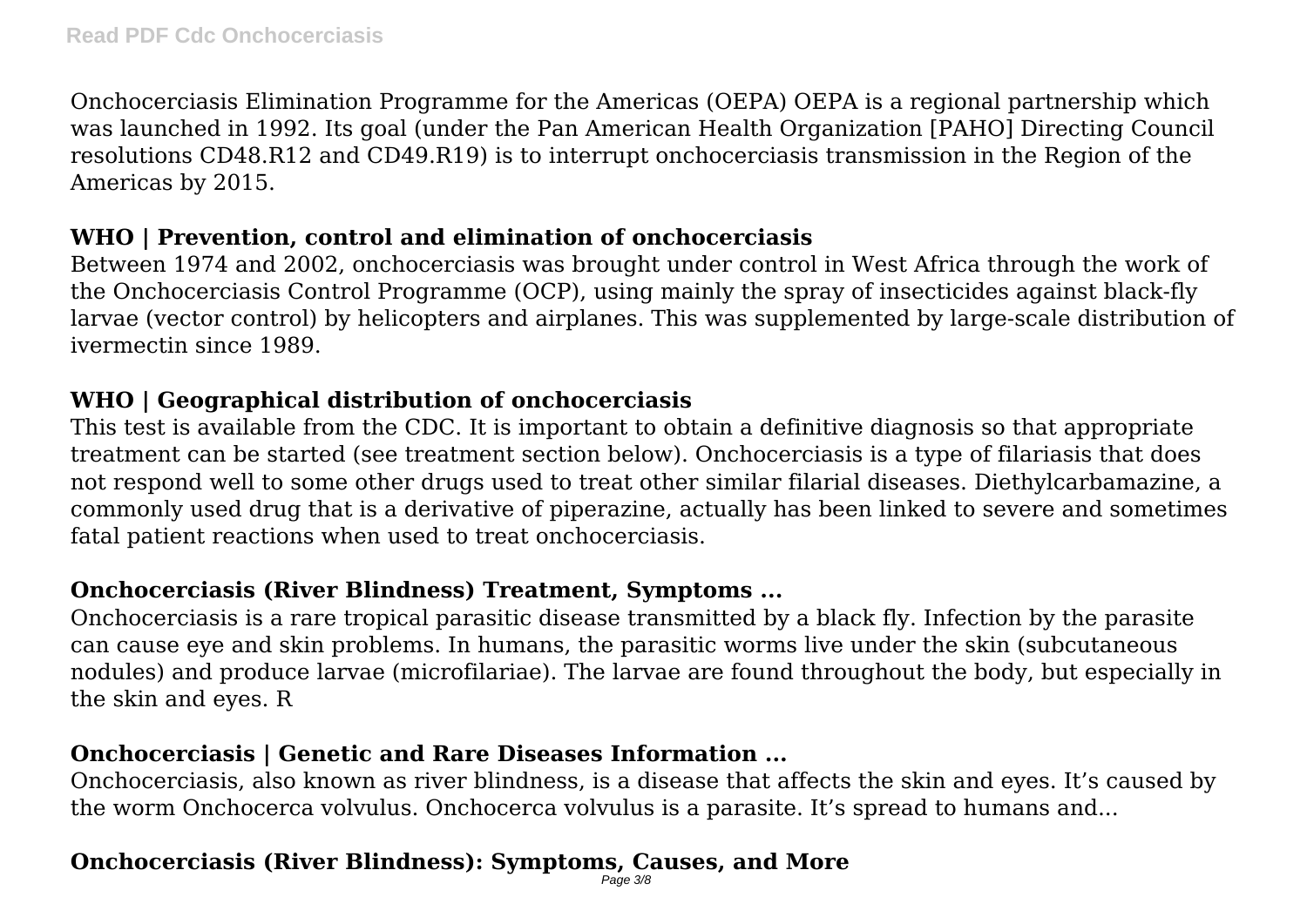Onchocerciasis is an infectious disease that can cause blindness and permanent skin damage. The source of onchocerciasis is a parasitic worm called Onchocerca volvulus. A person can contract this...

#### **Onchocerciasis: Definition, transmission, symptoms, and ...**

Abstract and Figures Endosymbiotic Wolbachia bacteria in the worms are targets for a new therapeutic approach Onchocerciasis, or river blindness, caused by the filaria Onchocerca volvulus, affects...

#### **(PDF) Onchocerciasis.**

CDC - Blogs - Our Global Voices – onchocerciasis - Raising our voices to improve health around the world.

#### **onchocerciasis | | Blogs | CDC**

Cdc Onchocerciasis CDC - Onchocerciasis Onchocerciasis, or river blindness, is a neglected tropical disease (NTD) caused by the parasitic worm Onchocerca volvulus. It is transmitted through repeated bites by blackflies of the genus Simulium. CDC - Onchocerciasis Treatment information for onchocerciasis can be found at: https://www.cdc.gov ...

Carter Center and CDC Hangout on River Blindness in the Americas (Carter Center) onchocerciasis | River blindness | Life cycle, symptoms and treatment | Bio science *Onchocerciasis (River Blindness) - Life Cycle - WHO Treating and eliminating onchocerciasis* **What is Onchocerciasis? (River Blindness)** *Onchocerciasis - River Blindness* Parasitic Diseases Lectures #29: Onchocercaiasis **What is Seaman Book or CDC ? Power of Giving 2019 | Health \u0026 Medicine: Keynote, Dr. William Foege Onchocerciasis \u0026 Lymphatic Filariasis | 2013 Global Health and Disasters Course What is Merchant navy Discharge Book (CDC) ? | Open CDC at Just Rs.700 | Check Reality** *Peter Hotez: Vaccine and Neglected Tropical Disease* OIL RIG JOB VACANCIES!!FOR EXPERIENCED AND FRESH CANDIDATES Royal caribbean cruise ship jobs!! **River Blindness - Tanzania** Schistosomiasis (Bilharzia)– an overview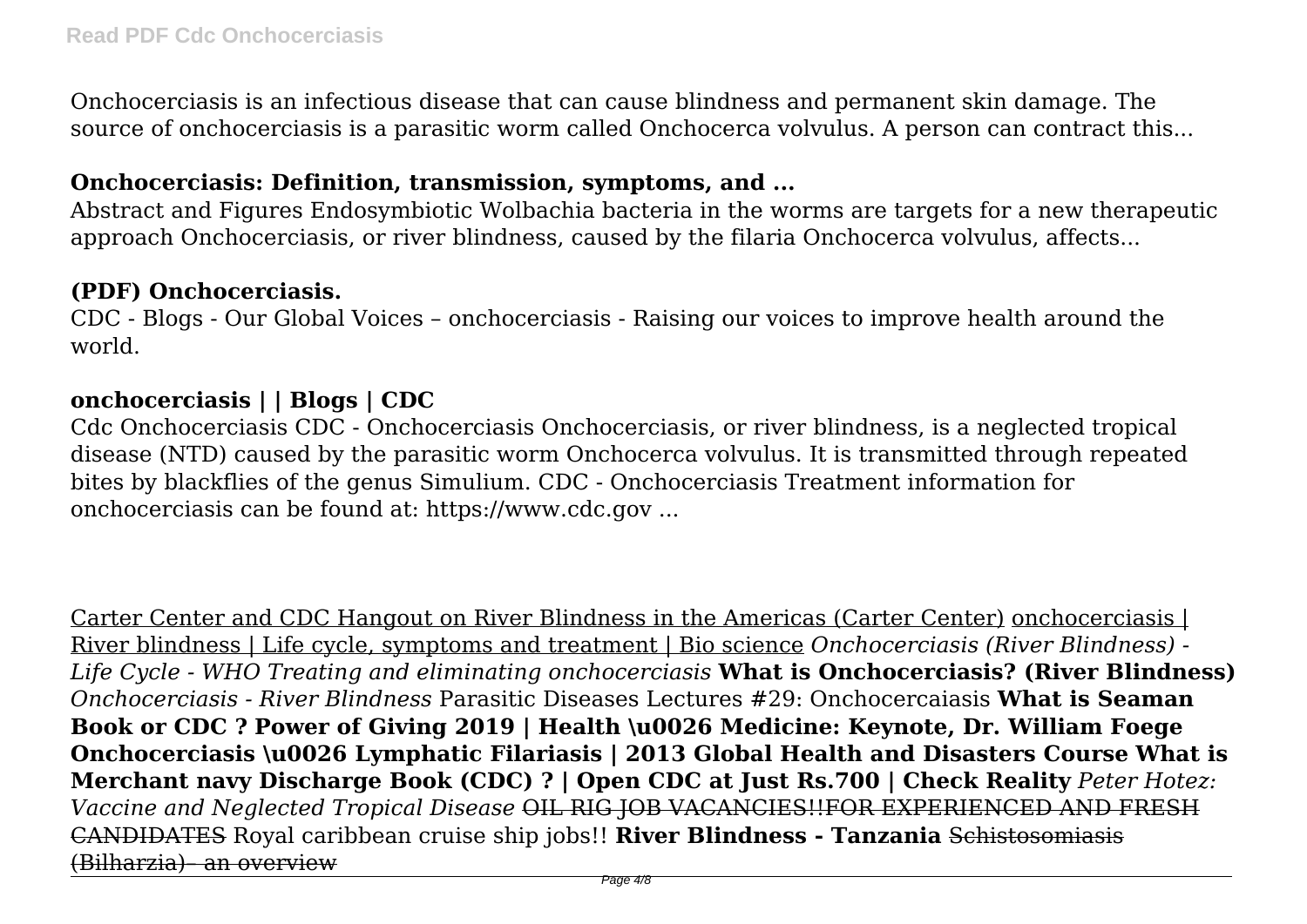Treating River Blindness and Other Neglected Tropical Diseases Loa loa and Onchocerciasis Control in Africa **Best college for pre-sea course!!** *Zoonotic diseases: Can we prevent the next pandemic? | Covid-19 Special* Types of CDC how u get ? How To Take CDC (Continues Discharge Cerificate ) For merchant navy and Cruise Ship Seaman.. **MINIM How to get CDC book for seaman/Full details about** CDC book and my own experience NEET PG 2020 Recall Questions in PSM Part III By Dr Ramashankar What is Indian CDC \u0026 other CDC full update details in merchant navy 2019 hindi*Latest 2020 Indian CDC Application Process | Step by Step process in 7 MINUTES* Dr. Geetha Manjunath - Using Technology to Save Lives | DataHack Summit 2019 Keynote **Countdown to Zero: Defeating Disease in the 21st Century** The Philadelphia Measles Epidemic **Cdc Onchocerciasis** CDC - Onchocerciasis Onchocerciasis, or river blindness, is a neglected tropical disease (NTD) caused by the parasitic worm Onchocerca volvulus. It is transmitted through repeated bites by blackflies of the genus Simulium.

#### **CDC - Onchocerciasis**

Treatment information for onchocerciasis can be found at:

https://www.cdc.gov/parasites/onchocerciasis/health\_professionals/index.html. DPDx is an educational resource designed for health professionals and laboratory scientists. For an overview including prevention, control, and treatment visit www.cdc.gov/parasites/.

# **CDC - DPDx - Onchocerciasis**

Onchocerciasis, also known as river blindness, is a disease caused by infection with the parasitic worm Onchocerca volvulus. Symptoms include severe itching, bumps under the skin, and blindness. It is the second-most common cause of blindness due to infection, after trachoma. The parasite worm is spread by the bites of a black fly of the Simulium type. Usually, many bites are required before infection occurs. These flies live near rivers, hence the common name of the disease. Once inside a perso

# **Onchocerciasis - Wikipedia**

Key facts Onchocerciasis, commonly known as "river blindness", is caused by the parasitic worm Onchocerca volvulus. It is transmitted to humans through exposure to repeated bites of infected  $\frac{1}{\text{Page 5/8}}$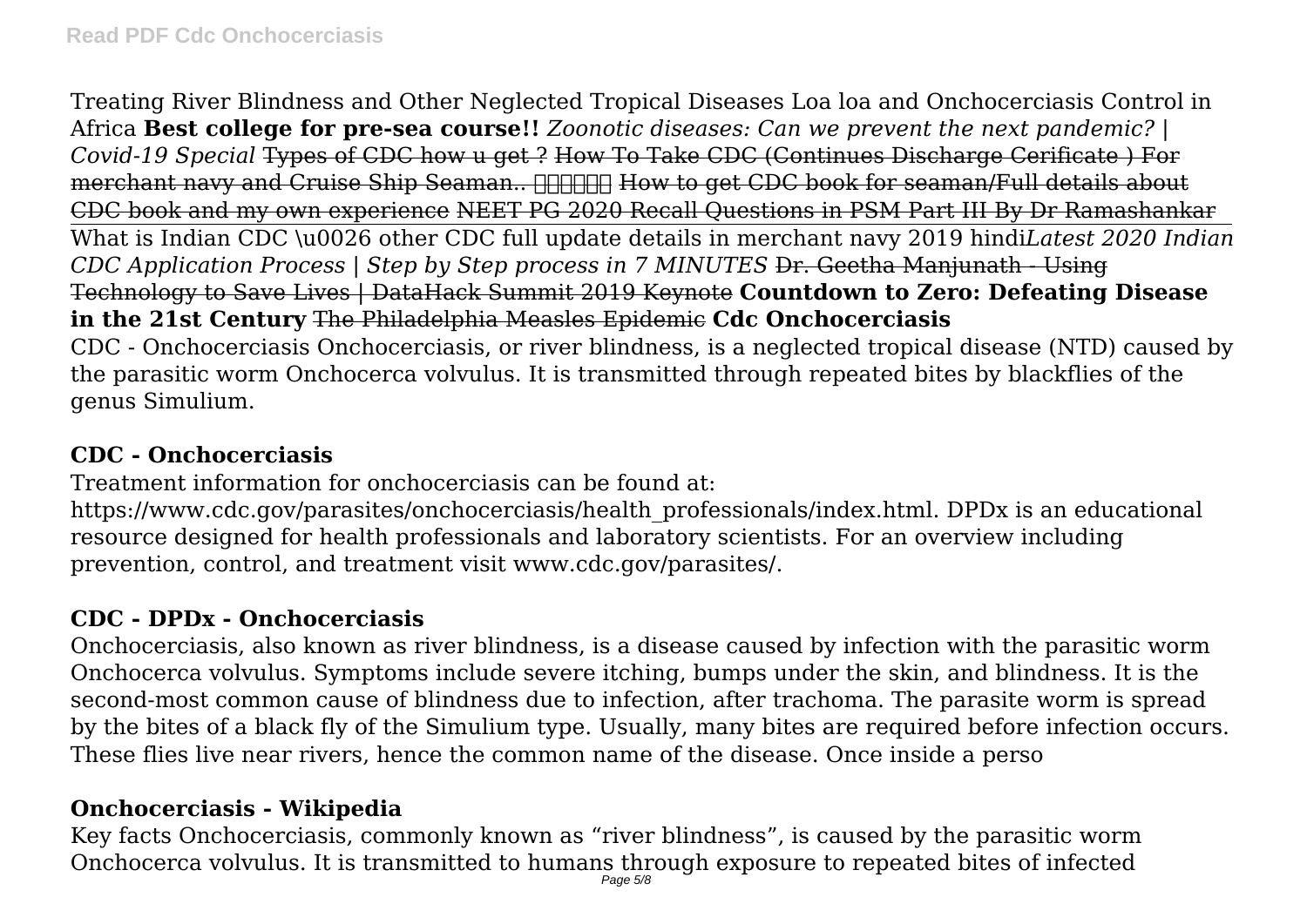blackflies of the genus Simulium Symptoms include severe itching, disfiguring skin conditions, and visual

# **Onchocerciasis - World Health Organization**

Onchocerciasis is the world's second leading infectious cause of blindness. In the 1970s, blindness affected up to 50% of adults in some regions in West Africa, and people abandoned the fertile river valleys in fear of contracting the disease. Poverty and famine increased.

#### **WHO | Signs, symptoms and treatment of onchocerciasis**

Onchocerciasis occurs mainly in tropical areas. More than 99% of infected people live in 31 countries in sub-Saharan Africa. These are: Angola, Benin, Burkina Faso, Burundi, Cameroon, Central African Republic, Chad, Republic of Congo, Côte d'Ivoire, Democratic Republic of the Congo, Equatorial Guinea, Ethiopia, Gabon, Ghana, Guinea, Guinea-Bissau, Kenya, Liberia, Malawi, Mali, Mozambique, Niger, Nigeria, Rwanda, Senegal, Sierra Leone, South Sudan, Sudan, Togo, Uganda, United Republic of ...

# **WHO | Epidemiology**

Onchocerciasis Elimination Programme for the Americas (OEPA) OEPA is a regional partnership which was launched in 1992. Its goal (under the Pan American Health Organization [PAHO] Directing Council resolutions CD48.R12 and CD49.R19) is to interrupt onchocerciasis transmission in the Region of the Americas by 2015.

# **WHO | Prevention, control and elimination of onchocerciasis**

Between 1974 and 2002, onchocerciasis was brought under control in West Africa through the work of the Onchocerciasis Control Programme (OCP), using mainly the spray of insecticides against black-fly larvae (vector control) by helicopters and airplanes. This was supplemented by large-scale distribution of ivermectin since 1989.

# **WHO | Geographical distribution of onchocerciasis**

This test is available from the CDC. It is important to obtain a definitive diagnosis so that appropriate  $\rho_{\sf age\,6\ell\theta}$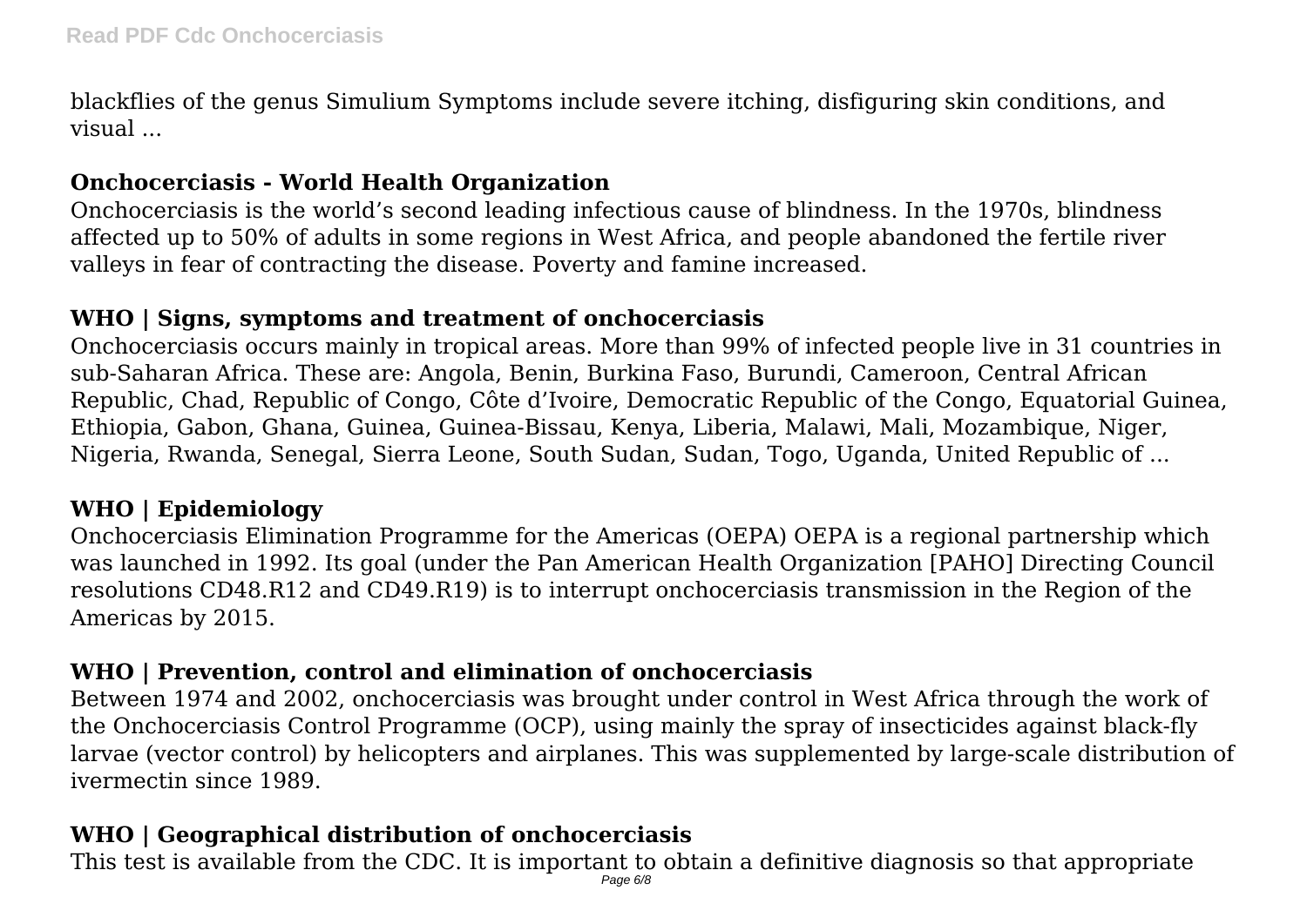treatment can be started (see treatment section below). Onchocerciasis is a type of filariasis that does not respond well to some other drugs used to treat other similar filarial diseases. Diethylcarbamazine, a commonly used drug that is a derivative of piperazine, actually has been linked to severe and sometimes fatal patient reactions when used to treat onchocerciasis.

#### **Onchocerciasis (River Blindness) Treatment, Symptoms ...**

Onchocerciasis is a rare tropical parasitic disease transmitted by a black fly. Infection by the parasite can cause eye and skin problems. In humans, the parasitic worms live under the skin (subcutaneous nodules) and produce larvae (microfilariae). The larvae are found throughout the body, but especially in the skin and eyes. R

#### **Onchocerciasis | Genetic and Rare Diseases Information ...**

Onchocerciasis, also known as river blindness, is a disease that affects the skin and eyes. It's caused by the worm Onchocerca volvulus. Onchocerca volvulus is a parasite. It's spread to humans and...

# **Onchocerciasis (River Blindness): Symptoms, Causes, and More**

Onchocerciasis is an infectious disease that can cause blindness and permanent skin damage. The source of onchocerciasis is a parasitic worm called Onchocerca volvulus. A person can contract this...

#### **Onchocerciasis: Definition, transmission, symptoms, and ...**

Abstract and Figures Endosymbiotic Wolbachia bacteria in the worms are targets for a new therapeutic approach Onchocerciasis, or river blindness, caused by the filaria Onchocerca volvulus, affects...

# **(PDF) Onchocerciasis.**

CDC - Blogs - Our Global Voices – onchocerciasis - Raising our voices to improve health around the world.

# **onchocerciasis | | Blogs | CDC**

Cdc Onchocerciasis CDC - Onchocerciasis Onchocerciasis, or river blindness, is a neglected tropical Page 7/8